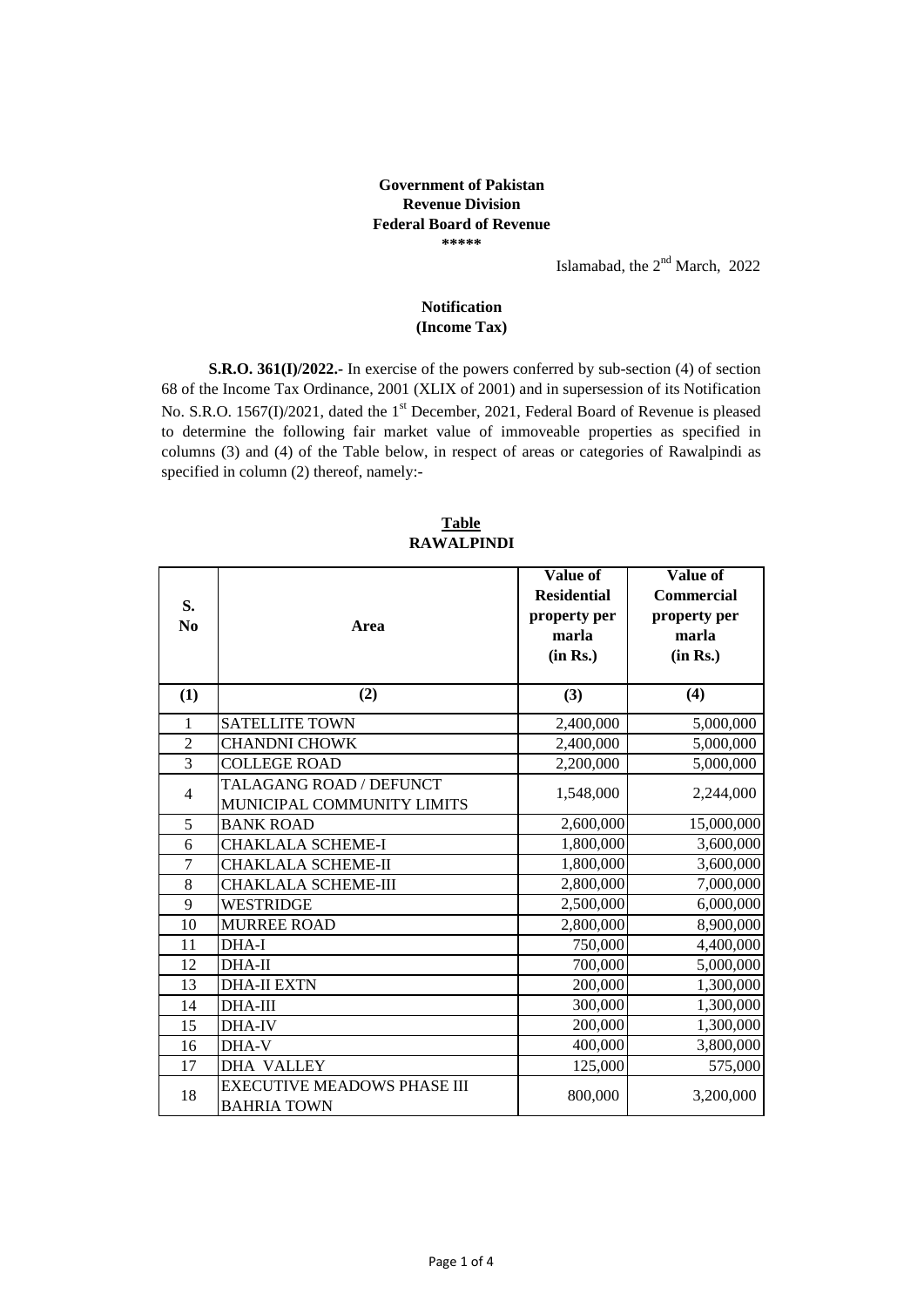| 19 | <b>SAFARI III</b>              | 800,000   | 3,200,000              |
|----|--------------------------------|-----------|------------------------|
| 20 | PHASE-I BAHRIA TOWN            | 800,000   | 3,200,000              |
| 21 | PHASE-I EXTENSION BAHRIA TOWN  | 800,000   | 3,200,000              |
| 22 | PHASE-II BAHRIA TOWN           | 800,000   | 3,200,000              |
| 23 | PHASE-II EXTENSION BAHRIA TOWN | 800,000   | 3,200,000              |
| 24 | PHASE-II S BAHRIA TOWN         | 800,000   | 4,400,000              |
| 25 | PHASE-III BAHRIA TOWN          | 800,000   | 3,200,000              |
| 26 | PHASE-IV BAHRIA TOWN           | 800,000   | 3,200,000              |
| 27 | PHASE-V BAHRIA TOWN            | 800,000   | 3,200,000              |
| 28 | PHASE-VI BAHRIA TOWN           | 800,000   | 3,200,000              |
| 29 | PHASE-VII BAHRIA TOWN          | 600,000   | 3,000,000              |
| 30 | PHASE-VIII BAHRIA TOWN         | 450,000   | 2,500,000              |
| 31 | <b>BAHRIA GOLF CITY</b>        | 800,000   | 3,200,000              |
| 32 | <b>COMMONERS SKY GARDEN</b>    | 270,000   | 2,777,800              |
| 33 | <b>COMMENERS FLOWER VALLEY</b> | 522,000   | 850,000                |
| 34 | <b>ASKARI-I</b>                | 1,100,000 | 4,658,500              |
| 35 | <b>ASKARI-II</b>               | 1,100,000 | 4,400,000              |
| 36 | <b>ASKARI-III</b>              | 1,100,000 | 4,400,000              |
| 37 | <b>ASKARI-IV</b>               | 1,100,000 | 4,658,500              |
| 38 | <b>ASKARI-V</b>                | 1,100,000 | 4,900,000              |
| 39 | <b>ASKARI-VI</b>               | 1,100,000 | 4,658,500              |
| 40 | <b>ASKARI-VII</b>              | 1,100,000 | 5,324,000              |
| 41 | <b>ASKARI-VIII</b>             | 1,100,000 | 5,324,000              |
| 42 | <b>ASKARI-IX</b>               | 1,100,000 | 5,324,000              |
| 43 | <b>ASKARI-X</b>                | 1,100,000 | 6,400,000              |
| 44 | <b>ASKARI-XI</b>               | 1,100,000 | 5,400,000              |
| 45 | <b>ASKARI-XII</b>              | 1,100,000 | 6,400,000              |
| 46 | <b>ASKARI-XIII</b>             | 1,100,000 | 6,500,000              |
| 47 | <b>ASKARI-XIV</b>              | 1,100,000 | 3,910,000              |
| 48 | <b>ASKARI-XV</b>               | 1,100,000 | 3,800,000              |
| 49 | <b>TOP CITY</b>                | 850,000   | 8,000,000              |
| 50 | <b>MUMTAZ CITY</b>             | 849,600   | 7,900,000              |
| 51 | <b>EIGHTEEN</b>                | 1,200,000 | $\overline{5,}500,000$ |
| 52 | CIVIL LINES RAWALPINDI         | 2,340,000 | 4,420,000              |
| 53 | <b>SHALLAY VALLY</b>           | 1,070,000 | 3,060,000              |
| 54 | <b>BAKRA MANDI</b>             | 756,000   | 3,400,000              |
| 55 | <b>ADYALA ROAD</b>             | 450,000   | 1,500,000              |
|    | ABAD CO-OPERATIVE HOUSING      |           |                        |
| 56 | SOCIETY LTD - GULSHAN-E-ABAD   | 800,000   | 2,628,274              |
|    | <b>ADYALA ROAD RWP</b>         |           |                        |
| 57 | LALZAR/NEW LALAZAR             | 1,044,000 | 4,250,000              |
| 58 | <b>GULISTAN COLONY</b>         | 972,000   | 3,740,000              |
| 59 | <b>SAIDPUR ROAD</b>            | 2,340,000 | 5,100,000              |
| 60 | DEFENCE ROAD                   | 972,000   | 2,550,000              |
| 61 | <b>TENCH BHATTA</b>            | 828,000   | 5,100,000              |
| 62 | <b>DHOK SYEDAN</b>             | 648,000   | 2,380,000              |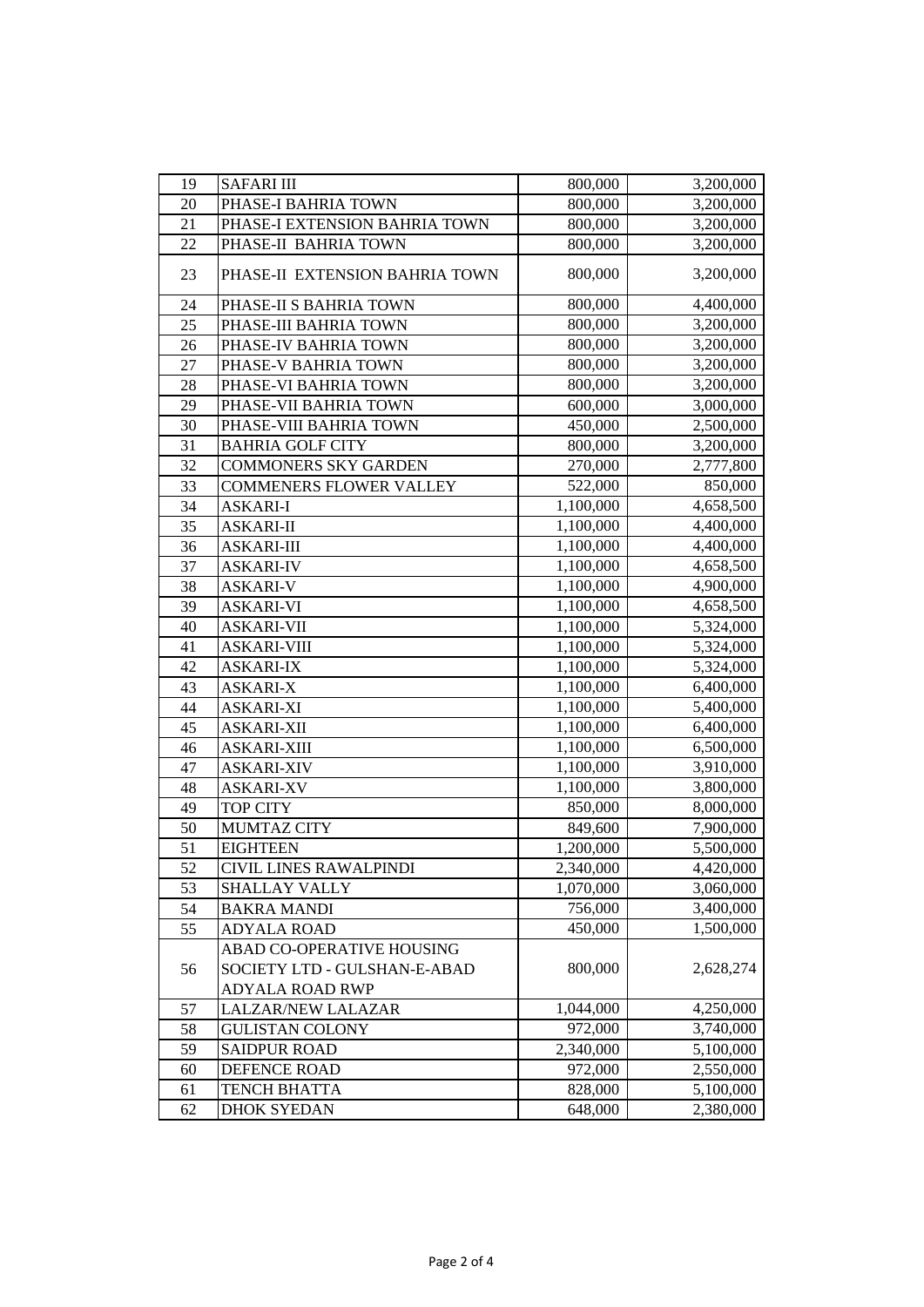| 63  | GIRJA ROAD (From Burffkhana Chowk to<br>Girja Chowk)                    | 576,000   | 2,108,000 |
|-----|-------------------------------------------------------------------------|-----------|-----------|
| 64  | GIRJA ROAD (From Girja Chowk onward)                                    | 175,000   | 418,000   |
| 65  | <b>CHAKRI ROAD (From Dhamial Chowk to</b><br>Telephone Exchange)        | 648,000   | 2,822,000 |
| 66  | CHAKRI ROAD (From Telephone Exchange<br>onward upto end of Chakri Road) | 167,000   | 487,000   |
| 67  | LALAZAR (Wah)                                                           | 1,305,000 | 2,125,000 |
| 68  | LalaRukh (Wah)                                                          | 1,575,000 | 2,125,000 |
| 69  | <b>GULSHAN COLONY (Wah)</b>                                             | 1,125,000 | 1,700,000 |
| 70  | Shah Wali Colony (Wah)                                                  | 1,395,000 | 2,337,500 |
| 71  | Loser Sharfo (On GT Road Wah)                                           | 1,102,500 | 2,337,500 |
| 72  | Loser Mehra (Other GT Road) (Wah)                                       | 765,000   | 1,487,500 |
| 73  | Ghazi Kohli (GT Road) (Wah)                                             | 945,000   | 3,272,500 |
| 74  | Ghazi Kohli (Other GT Road) (Wah)                                       | 945,000   | 1,700,000 |
| 75  | Model Town (Wah)                                                        | 1,035,000 | 1,785,000 |
| 76  | Nawab Abad (GT Road) (Wah)                                              |           | 2,550,000 |
| 77  | Nawab Abad (GIHILA) (Wah)                                               | 695,250   | 1,530,000 |
| 78  | Ghattia (GT ROAD (Wah)                                                  |           | 2,550,000 |
| 79  | Ghatia (Other GT Road) (Wah)                                            | 697,500   | 2,550,000 |
| 80  | Anwar Chowk (Wah)                                                       | 1,068,750 | 1,487,500 |
| 81  | Liaq Ali Chowk (Wah)                                                    | 1,417,500 | 1,955,000 |
| 82  | PMHS Colony (Wah)                                                       | 855,000   | 1,657,500 |
| 83  | Officers Colony (Wah)                                                   | 1,890,000 | 3,187,500 |
| 84  | Budo (Wah)                                                              | 472,500   | 1,020,000 |
| 85  | Gudwal (Wah)                                                            | 571,500   | 935,000   |
| 86  | Mehsian (Wah)                                                           | 315,000   | 680,000   |
| 87  | Sakho (Wah)                                                             | 315,000   | 680,000   |
| 88  | Samoo (Wah)                                                             | 315,000   | 680,000   |
| 89  | Pind Kamala Baniya (Wah)                                                | 382,500   | 680,000   |
| 90  | Sagra Brahma (Wah)                                                      | 517,500   | 892,500   |
| 91  | Gulshan-e-Anwar (Wah)                                                   | 810,000   | 1,742,500 |
| 92  | Iqbal Town Phase-I (Wah)                                                | 765,000   | 1,360,000 |
| 93  | Iqbal Town Phase-II (Wah)                                               | 765,000   | 1,360,000 |
| 94  | New City Phase-I (Wah)                                                  | 1,035,000 | 1,912,500 |
| 95  | New City Phase-II (Wah)                                                 | 1,035,000 | 4,675,000 |
| 96  | Kohistan Enclave (Wah)                                                  | 945,000   | 4,250,000 |
| 97  | Aslam Market (Wah)                                                      | 1,620,000 | 2,337,500 |
| 98  | New Lala Rukh (Wah)                                                     | 765,000   | 1,487,500 |
| 99  | Tameer-e-Hayat (Wah)                                                    | 585,000   | 1,487,500 |
| 100 | Mandra (Gujar Khan)                                                     | 67,500    | 361,250   |
| 101 | G.T ROAD (Gujar Khan)                                                   | 787,500   | 3,952,500 |
| 102 | MODEL TOWN HOUSING SCHEME<br>(Gujar Khan)                               | 810,000   | 4,250,000 |
| 103 | Gujar Khan Land Inside City                                             | 1,000,000 | 4,500,000 |
| 104 | Gujar Khan Housing Scheme No. 1                                         | 2,200,000 | 8,050,000 |